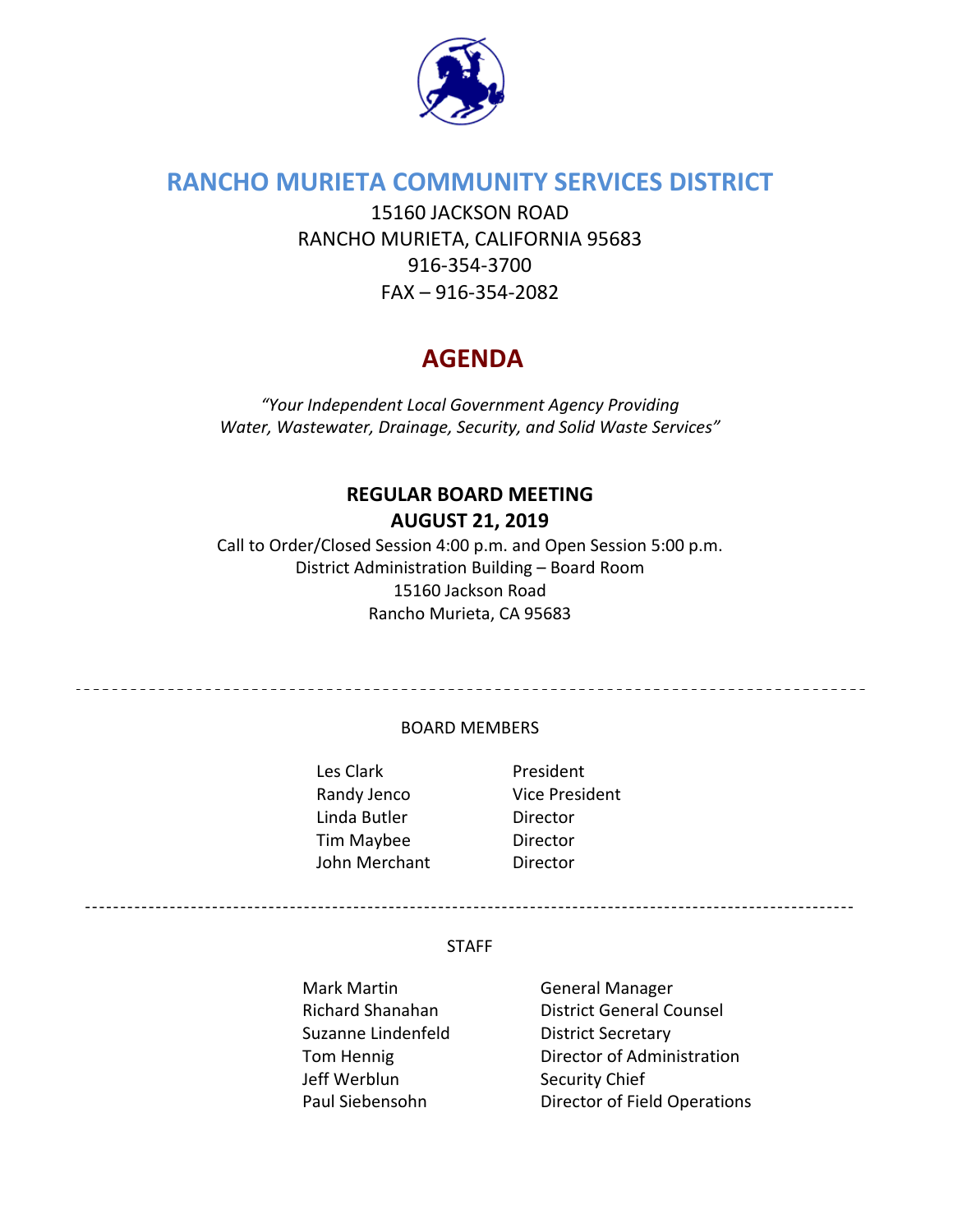# **RANCHO MURIETA COMMUNITY SERVICES DISTRICT**

August 21, 2019

REGULAR BOARD MEETING

Call to Order/Closed Session 4:00 p.m. and Open Session 5:00 p.m.

All persons present at District meetings will place their cellular devices in silent and/or vibrate mode (no ringing of any kind). During meetings, these devices will be used only for emergency purposes and, if used, the party called/calling will exit the meeting room for conversation. Other electronic and internet enabled devices are to be used in the "silent" mode. Under no circumstances will recording devices or problems associated with them be permitted to interrupt or delay District meetings.

## **AGENDA**

ESTIMATED RUNNING TIME

## **1. CALL TO ORDER** ‐ Determination of Quorum – President Clark **(Roll Call)** 5:00

## **2. CONSIDER ADOPTION OF AGENDA** (Motion)

*The Board will discuss items on this agenda, and may take action on those items, including informational items and continued items. No action or discussion will be undertaken on any item not appearing on the agenda, except that (1) directors or staff may briefly respond to statements made or questions posed during public comments on non‐agenda items, (2) directors or staff may ask a question for clarification, make a brief announcement, or make a brief report on his or her* own activities, (3) a director may request staff to report back to the Board at a subsequent meeting *concerning any matter or request staff to place a matter on a future Board meeting agenda, and (4)* the Board may add an item to the agenda by a two-thirds vote determining that there is a need to *take immediate action and that the need for action came to the District's attention after posting the agenda.*

*The running times listed on this agenda are only estimates and may be discussed earlier or later* than shown. At the discretion of the Board, an item may be moved on the agenda and or taken out *of order. TIMED ITEMS as specifically noted, such as Hearings or Formal Presentations of community‐wide interest, will not be taken up earlier than listed.*

## **3. CLOSED SESSION**

*Under Government Code section 54957:* Public employee discipline/dismissal/release.

*Under Government Code 54957: Public Employee Performance Evaluation of the General Manager.*

## **4. OPEN SESSION/REPORT ACTION FROM CLOSED SESSION**

*The Board will discuss items on this agenda, and may take action on those items, including informational items and continued items. The Board may also discuss other items that do not* appear on this agenda but will not act on those items unless action is urgent, and a resolution is passed by a two-thirds (2/3) vote declaring that the need for action arose after posting of this agenda. The items in Agenda Item 3 will be approved as one item if they are not excluded from the *motion adopting the consent calendar*.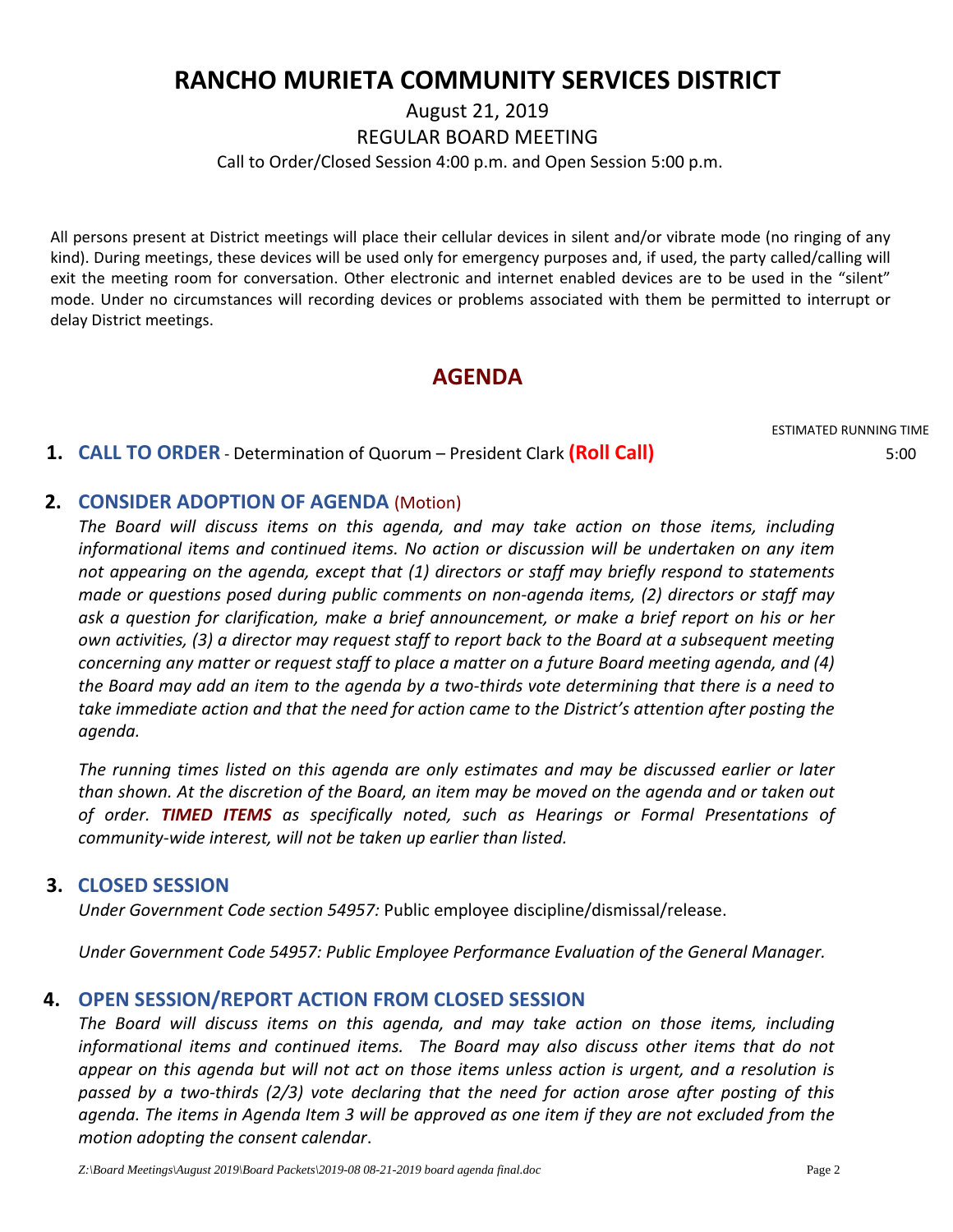*The running times listed on this agenda are only estimates and may be discussed earlier or later* than shown. At the discretion of the Board, an item may be moved on the agenda and or taken out *of order. TIMED ITEMS as specifically noted, such as Hearings or Formal Presentations of community‐wide interest, will not be taken up earlier than listed.*

- **5. CONSENT CALENDAR** (Motion) **(Roll Call Vote)** *(5 min.) All items in Agenda Item 5 will be approved as one item if they are not excluded from the motion adopting the consent calendar*. **A.** Approval of Board Meeting and Committee Meeting Minutes
	- *1. July 17, 2019 Regular Board Meeting Minutes*
	- *2. August 1, 2019 Communications/Technology Committee Meeting Minutes*
	- *3. August 1, 2019 Security Committee Meeting Minutes*
	- *4. August 6, Improvements Committee Meeting Minutes*
	- **B.** Approval of Bills Paid Listing

#### **6. STAFF REPORTS** (Receive and File)

- **A.** General Manager's Report
- **B.** Administration/Financial Report
- **C.** Security Report
- **D.** Utilities Report
- **7. CONSIDER CONFERENCE/EDUCATION OPPORTUNITIES** (Discussion/Action) (Motion)
- **8. EMPLOYEE ANNOUNCEMENTS, PROMOTIONS, COMMENDATIONS, AND KUDOS**

### **9. REVIEW DISTRICT MEETING DATES/TIMES FOR SEPTEMBER 2019**

- **A.** Personnel September 10, 2019 at 7:30 a.m.
- **B.** Improvements September 10, 2019 at 8:00 a.m.
- **C.** Finance September 10, 2019 at 10:00 a.m.
- **D.** Communications September 5, 2019 at 9:00 a.m.
- **E.** Security September 5, 2019 at 10:00 a.m.
- **F.** Regular Board Meeting September 18, 2019 ‐ Open Session at 5:00 p.m.

## **10. CORRESPONDENCE**

### **11. COMMENTS FROM THE PUBLIC**

*Members of the public may comment on any item of interest within the subject matter jurisdiction of the District and any item specifically agendized. Members of the public wishing to address a specific agendized item are encouraged to offer their public comment during consideration of that*